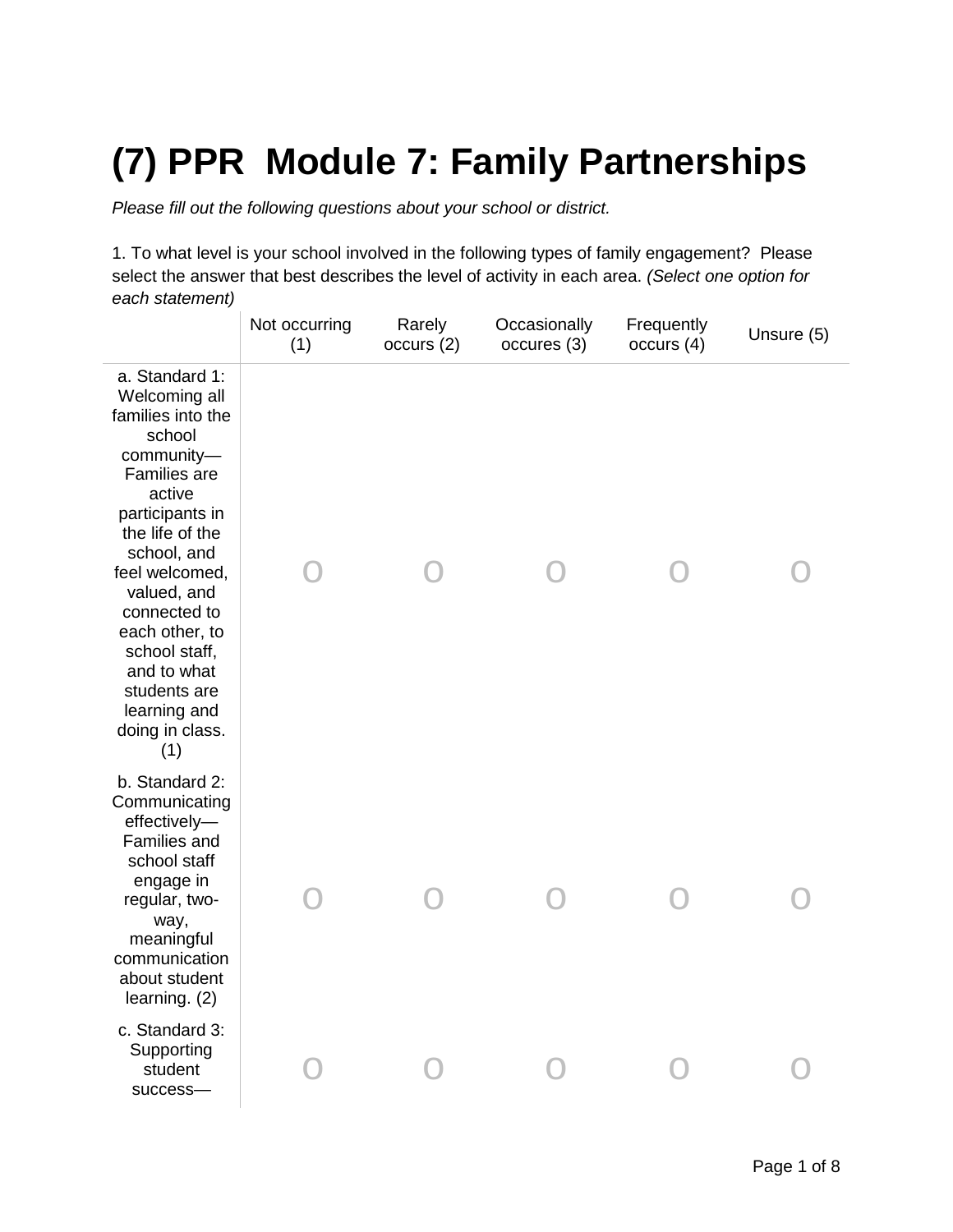Families and school staff continuously collaborate to support students' learning and healthy development both at home and at school, and have regular opportunities to strengthen their knowledge and skills to do so effectively. (3) d. Standard 4: Speaking up for every child —Families are empowered to be advocates for their own and other children, to ensure that students are treated fairly and have access to learning opportunities that will support their success. (4) e. Standard 5: Sharing power — Families and school staff are

equal partners in decisions that affect children and families and together inform,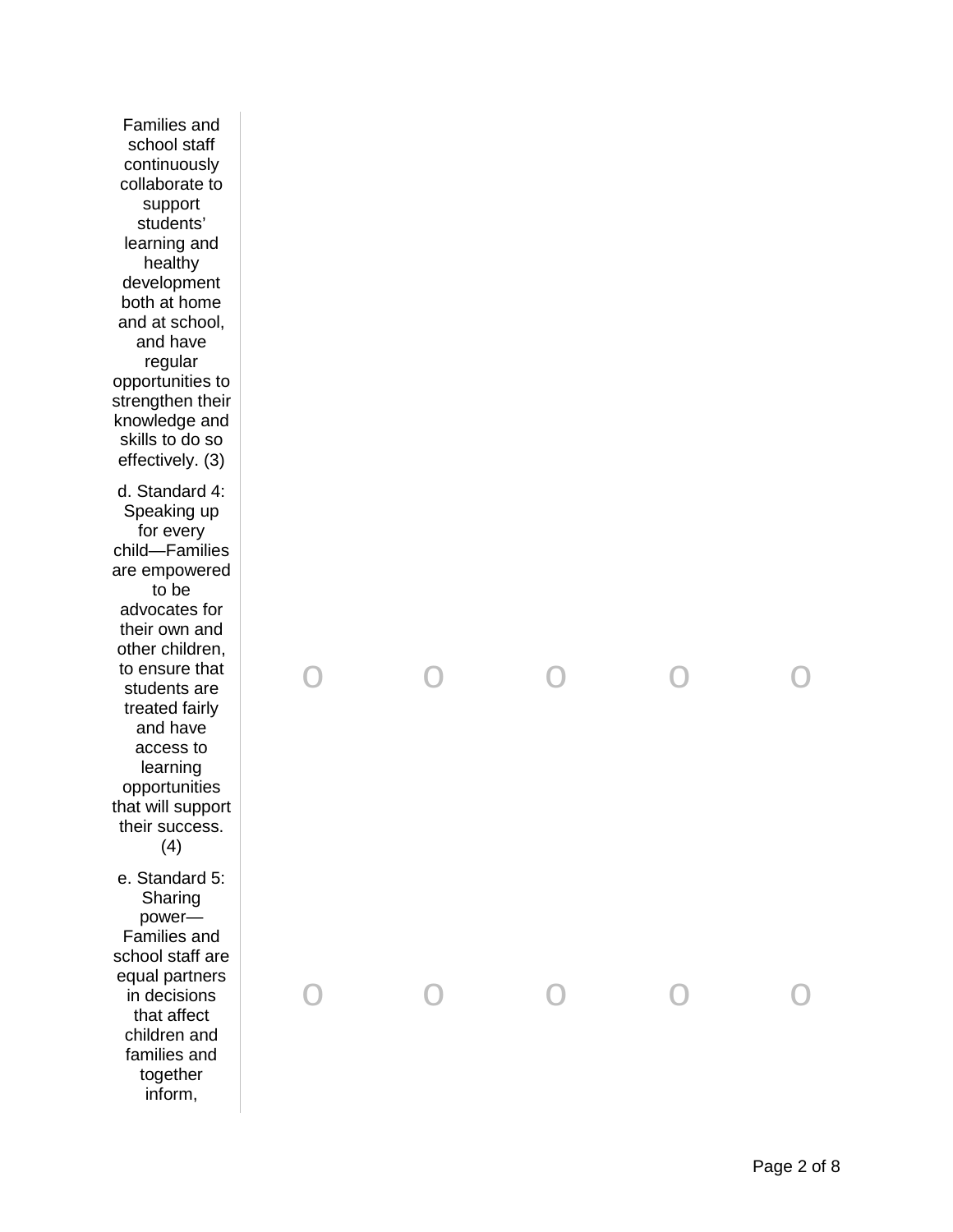| influence, and<br>create policies,<br>practices, and<br>programs. (5)                                                                                                                                                                                                                               |  |  |  |
|-----------------------------------------------------------------------------------------------------------------------------------------------------------------------------------------------------------------------------------------------------------------------------------------------------|--|--|--|
| f. Standard 6:<br>Collaborating<br>with<br>community-<br>Families and<br>school staff<br>collaborate with<br>community<br>members to<br>connect<br>students,<br>families, and<br>staff to<br>expanded<br>learning<br>opportunities,<br>community<br>services, and<br>civic<br>participation.<br>(6) |  |  |  |
|                                                                                                                                                                                                                                                                                                     |  |  |  |

2. Is there a person who has the specific responsibility to support family involvement at the school level? *(Select one option)*

 $\bigcirc$  Yes (1)  $\bigcirc$  No (2)  $\bigcirc$  Unsure (3)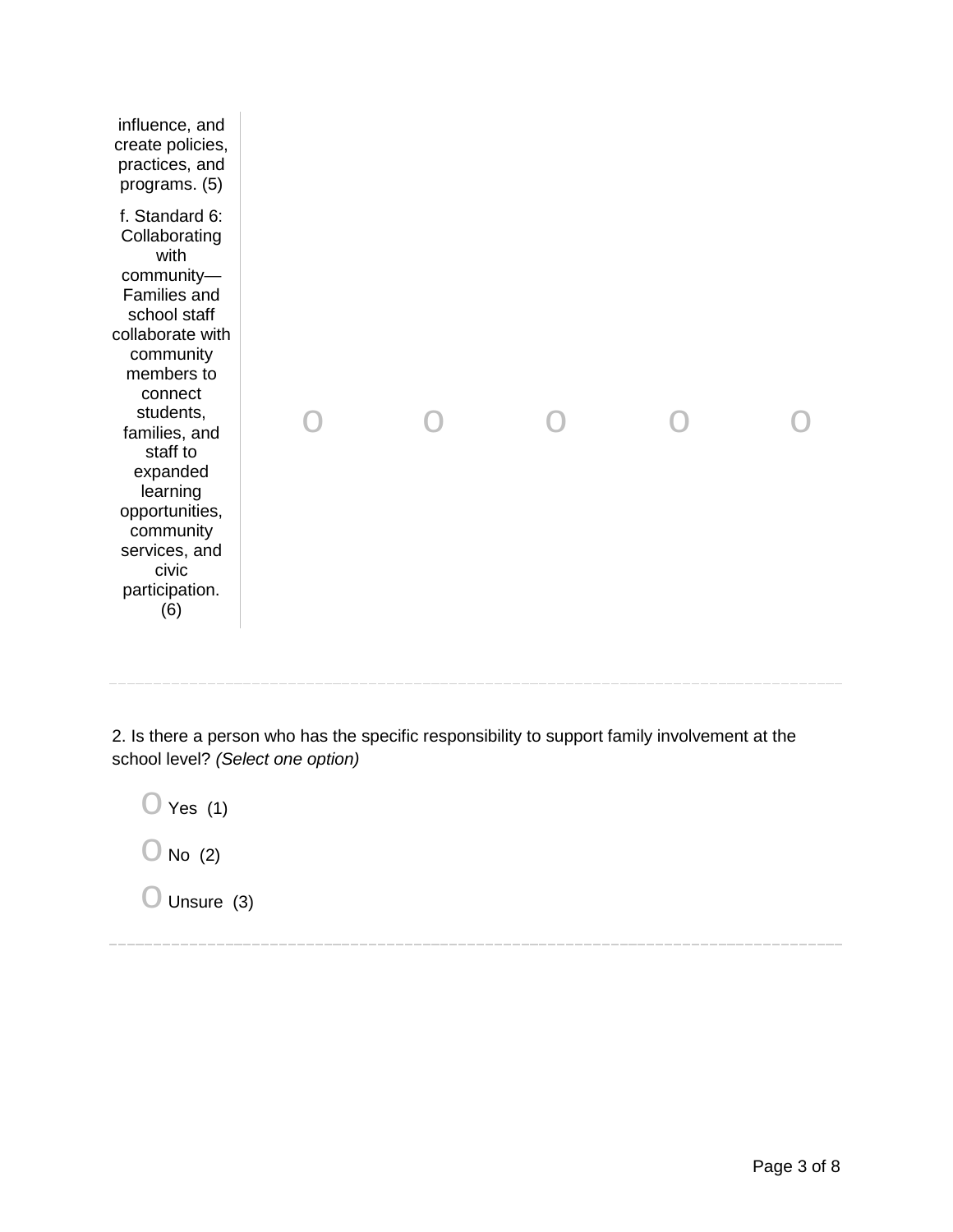3. Are school personnel aware that the ICAP is to be developed by "the student and the student's parent or legal guardian in collaboration with school counselors, school administrators, school personnel and/or approved post-secondary service providers"? *(Select one option)*

 $\bigcirc$  Yes, and we always or almost always incorporate parent input. (1)

 $\bigcirc$  Yes, but it doesn't always work that way. (2)

 $\bigcirc$  No (3)

 $\bigcirc$  Unsure (4)

4. In your school, how likely is it that individual student plans addressing attendance, behavior or academics are developed and implemented with families as equal partners, and involve a component with the student's family to ensure that plans are being supported at home? *(Select one option)*

 $\bigcirc$  Always (1)  $\bigcirc$  Likely (2)  $\bigcirc$  Not very likely. (3)  $\bigcirc$  Unsure (4)

5. Do families participate in extra-curricular planning and support for their students? *(Select one* 

*option)*

| $\bigcup$ Yes, often. (1)   |
|-----------------------------|
| $\bigcirc$ Sometimes (2)    |
| $\bigcirc$ Not usually. (3) |
| $\bigcup$ Unsure (4)        |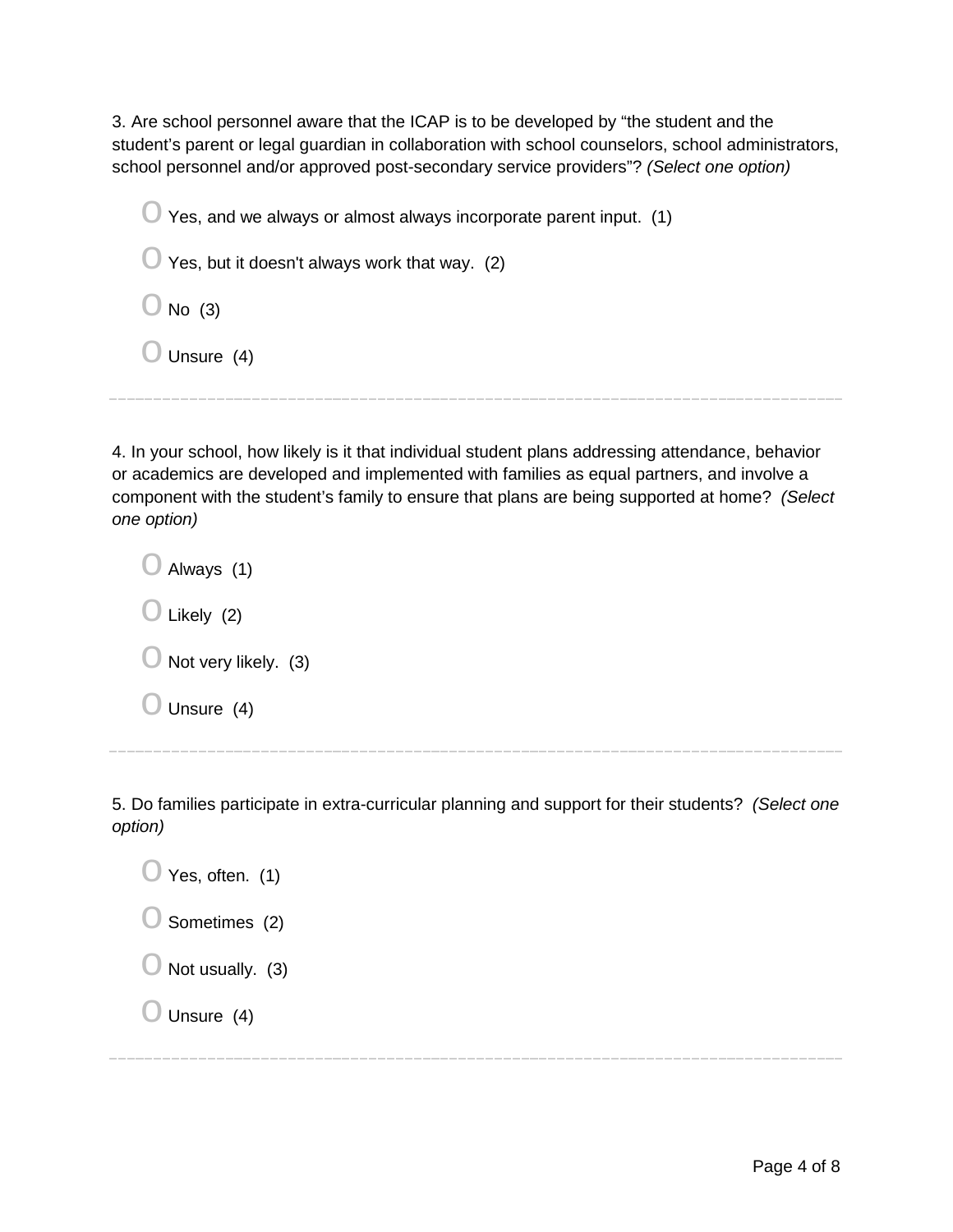6. How likely is it that someone from the school meets with parents of any student planning to drop out before the decision is finalized and the student is coded as a dropout? *(Select one option)*

| $\bigcirc$ Always (1)           |
|---------------------------------|
| $\bigcirc$ Likely (2)           |
| $\bigcirc$ Not very likely. (3) |
| $\bigcup$ Unsure (4)            |

7. If your school uses an online grade and attendance posting program, does your school monitor the logins and take active steps to make sure all parents/guardians know how to access the system? *(Select one option)*

 $\bigcirc$  Yes, we make sure at least one parent/guardian has logged in for each student at least once. (1)

 $\bigcirc$  Every parent/guardian has a login, but we do not monitor who has accessed the system. (2)

 $\bigcirc$  Parents and guardians do not have logins. (3)

 $\bigcirc$  Unsure (4)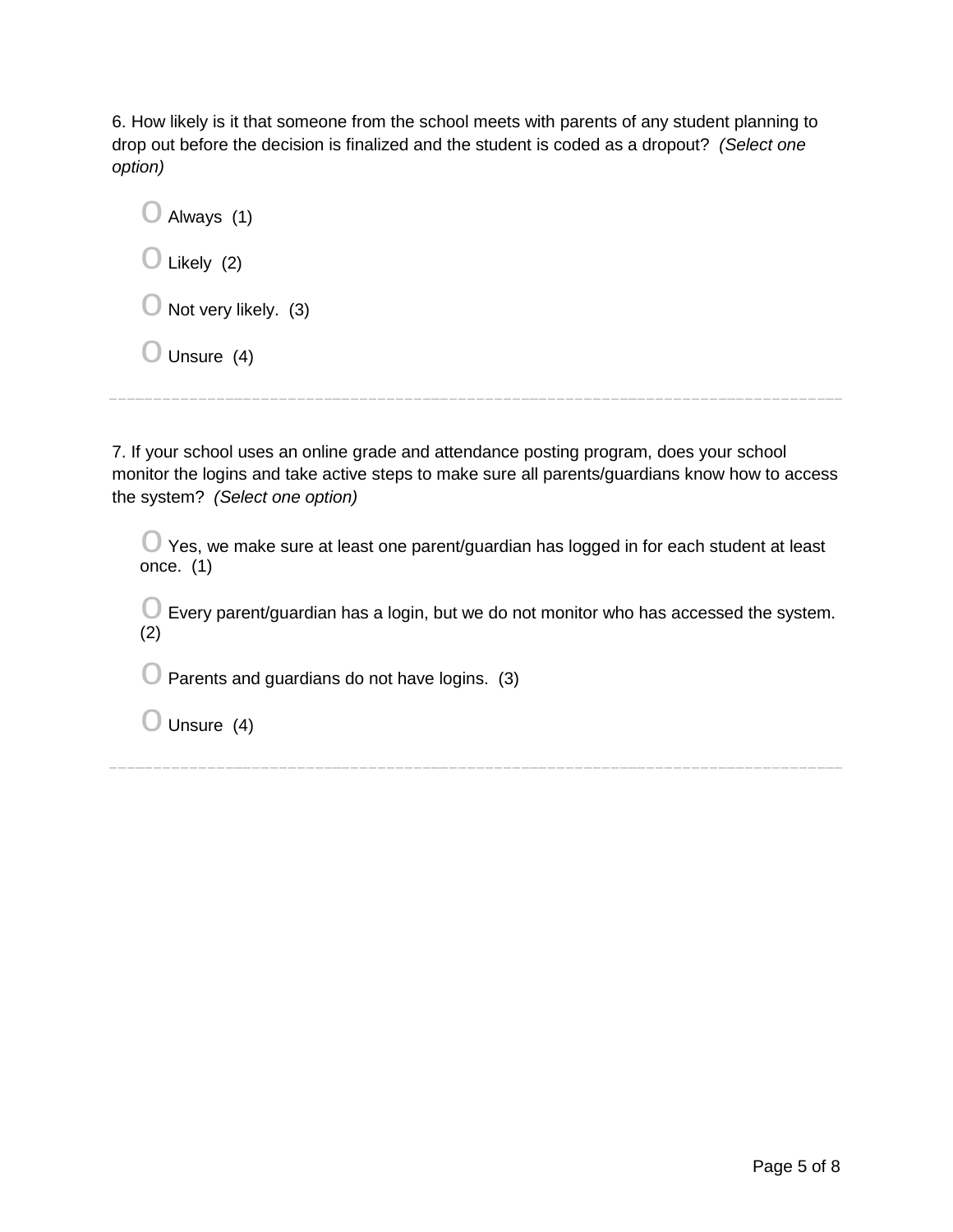8. If your school uses an online grade and attendance posting program such as Infinite Campus or Power School, how often are teachers required to update it? *(Select one option)*

| At least every week. (1)                                |
|---------------------------------------------------------|
| At least every two weeks. (2)                           |
| Before mid-term and final grades must be submitted. (3) |
| N/A No online grade and attendance program. (4)         |
| Other (5)                                               |
| Unsure (6)                                              |
|                                                         |
| <b>Display This Question:</b>                           |

*If 8. If your school uses an online grade and attendance posting program such as Infinite Campus or... = Other*

\_\_\_\_\_\_\_\_\_\_\_\_\_\_\_\_\_\_\_\_\_\_\_\_\_\_\_\_\_\_\_\_\_\_\_\_\_\_\_\_\_\_\_\_\_\_\_\_\_\_\_\_\_\_\_\_\_\_\_\_\_\_\_\_

\_\_\_\_\_\_\_\_\_\_\_\_\_\_\_\_\_\_\_\_\_\_\_\_\_\_\_\_\_\_\_\_\_\_\_\_\_\_\_\_\_\_\_\_\_\_\_\_\_\_\_\_\_\_\_\_\_\_\_\_\_\_\_\_

\_\_\_\_\_\_\_\_\_\_\_\_\_\_\_\_\_\_\_\_\_\_\_\_\_\_\_\_\_\_\_\_\_\_\_\_\_\_\_\_\_\_\_\_\_\_\_\_\_\_\_\_\_\_\_\_\_\_\_\_\_\_\_\_

\_\_\_\_\_\_\_\_\_\_\_\_\_\_\_\_\_\_\_\_\_\_\_\_\_\_\_\_\_\_\_\_\_\_\_\_\_\_\_\_\_\_\_\_\_\_\_\_\_\_\_\_\_\_\_\_\_\_\_\_\_\_\_\_

\_\_\_\_\_\_\_\_\_\_\_\_\_\_\_\_\_\_\_\_\_\_\_\_\_\_\_\_\_\_\_\_\_\_\_\_\_\_\_\_\_\_\_\_\_\_\_\_\_\_\_\_\_\_\_\_\_\_\_\_\_\_\_\_

**Other**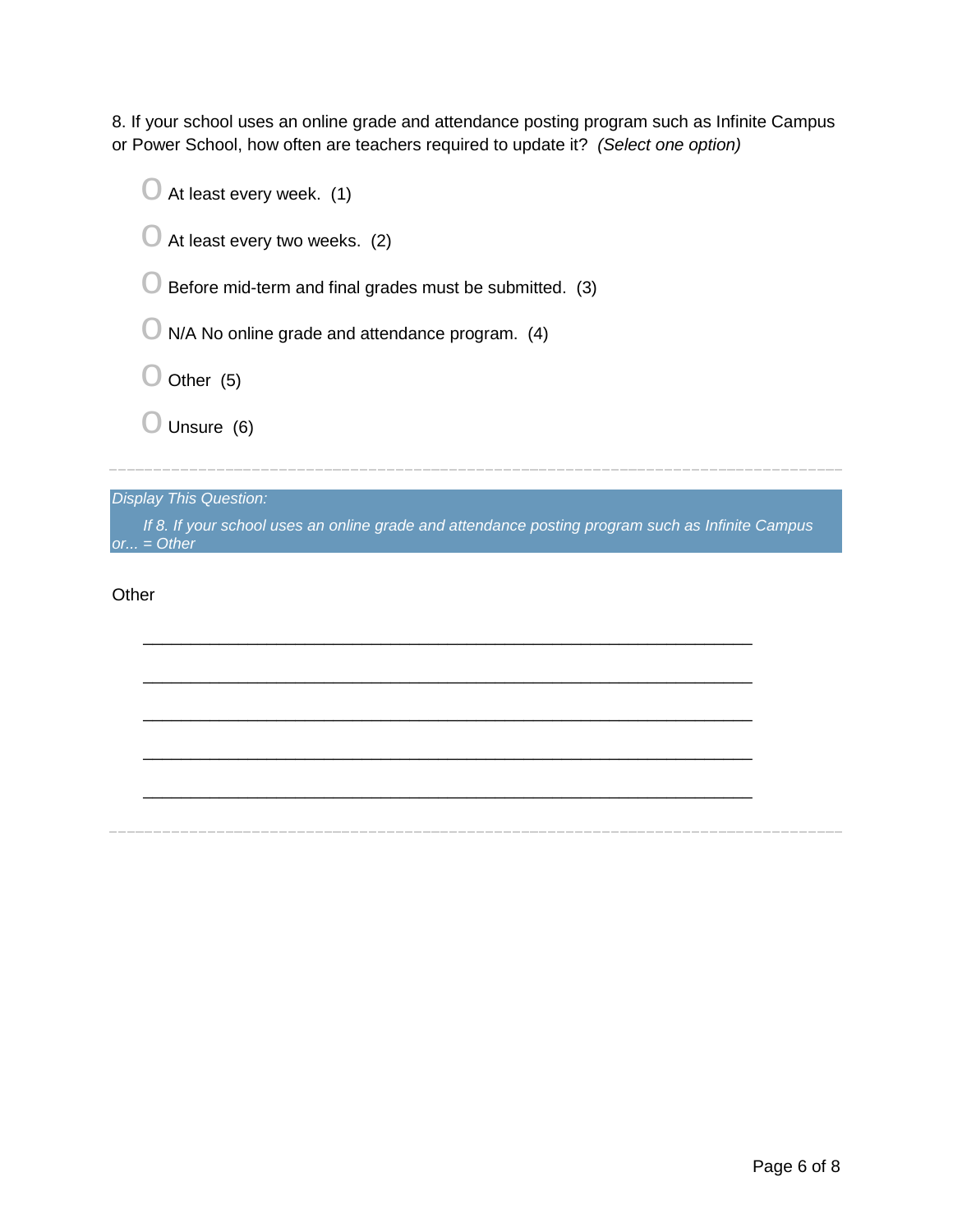9. Do you send information to multiple parents/guardians in the case of split households? (*Select one option*)

 $\bigcirc$  Yes, routinely upon parental request. (1)  $\bigcirc$  Sometimes (2)  $\bigcirc$  No, our computer system does not accommodate multiple contacts and addresses. (3)  $\bigcirc$  Unsure (4)

10. Are translation services easily accessible for school functions, parent-teacher conferences, parent meetings with school counselors etc.? *(Select one option)*

 $\bigcirc$  Yes (1)

 $\bigcirc$  No (2)

 $\bigcirc$  The student usually interprets so there is little need for this. (3)

 $\bigcirc$  Unsure (4)

11. How quickly does your school reach out to personally contact parents/guardians of transfer students? *(Select one option)*

 $\bigcirc$  Within a few days. (1)  $\bigcirc$  Within the first week. (2)  $\bigcirc$  We do not make a point of doing this. (3)  $\bigcirc$  Unsure (4)